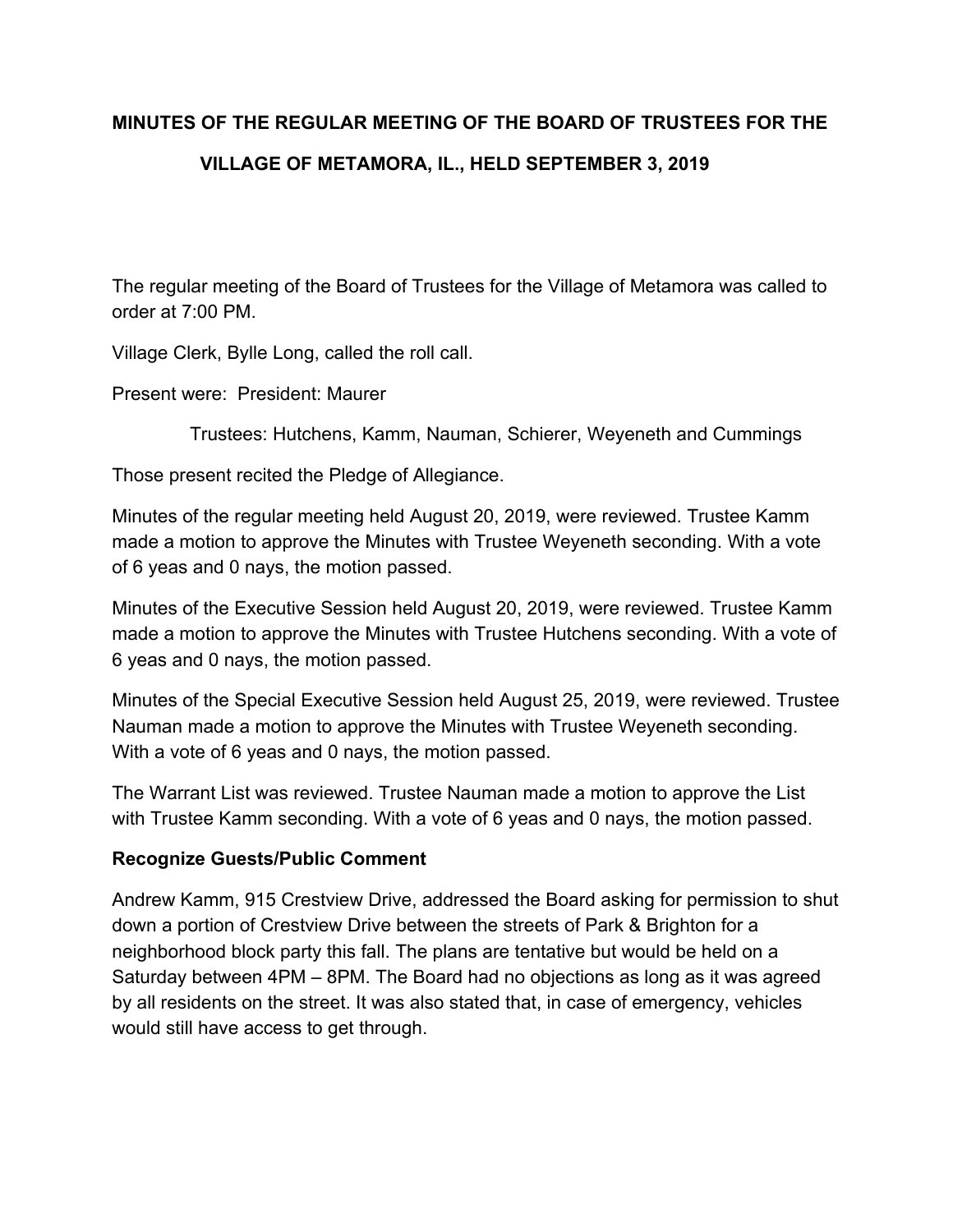Bob and Sue Kern of Morton, addressed the Board. They recently purchased farm ground along Prairie Street and plans are to put a large culvert in to gain access to the ground. They asked for a variance in the length of the culvert. The Board had no objection and with a consensus vote of 6 yeas and 0 nays, approved the request.

# **Mayor's Report**

Mayor Maurer stated the census bureau is looking for help this year. The pay is \$15.00 per hour and anyone interested can find out more information at the Village's administration office.

# **Attorney's Report**

Attorney Brunton presented the following for approval:

1. Ordinance Imposing Municipal Cannabis Retailers' Occupation Tax on Recreational Cannabis Retail Dispensaries in the Village of Metamora

Trustee Nauman made a motion to approve the Ordinance with Trustee Schierer seconded. With a vote of 6 yeas and 0 nays, the motion passed.

2. Ordinance Approving Real Estate Purchase Contract For 135.25 Acres of Property Adjacent to Village

Trustee Weyeneth made a motion to approve the purchase with Trustee Kamm seconding. With a vote of 4 yeas and 2 nays (Hutchens & Schierer), the motion passed.

The subject of disbanding the K-9 Program was then discussed. It was explained that with Officer Ford possibly being off on disability for 6-12 months, which will eliminate the necessary weekly training sessions required for the K-9 to stay certified, along with the new marijuana law going into effect January 1, 2020, the K-9 program is not going to be maintainable. With that information, Trustee Nauman made a motion to eliminate the program and give ownership of the dog, Oz, to Officer Ford. Trustee Hutchens seconded the motion and with a vote of 4 yeas and 2 nays, (Kamm & Schierer) the motion passed.

# **Engineer's Report**

There was no report.

# **Treasurer's Report**

There was no report.